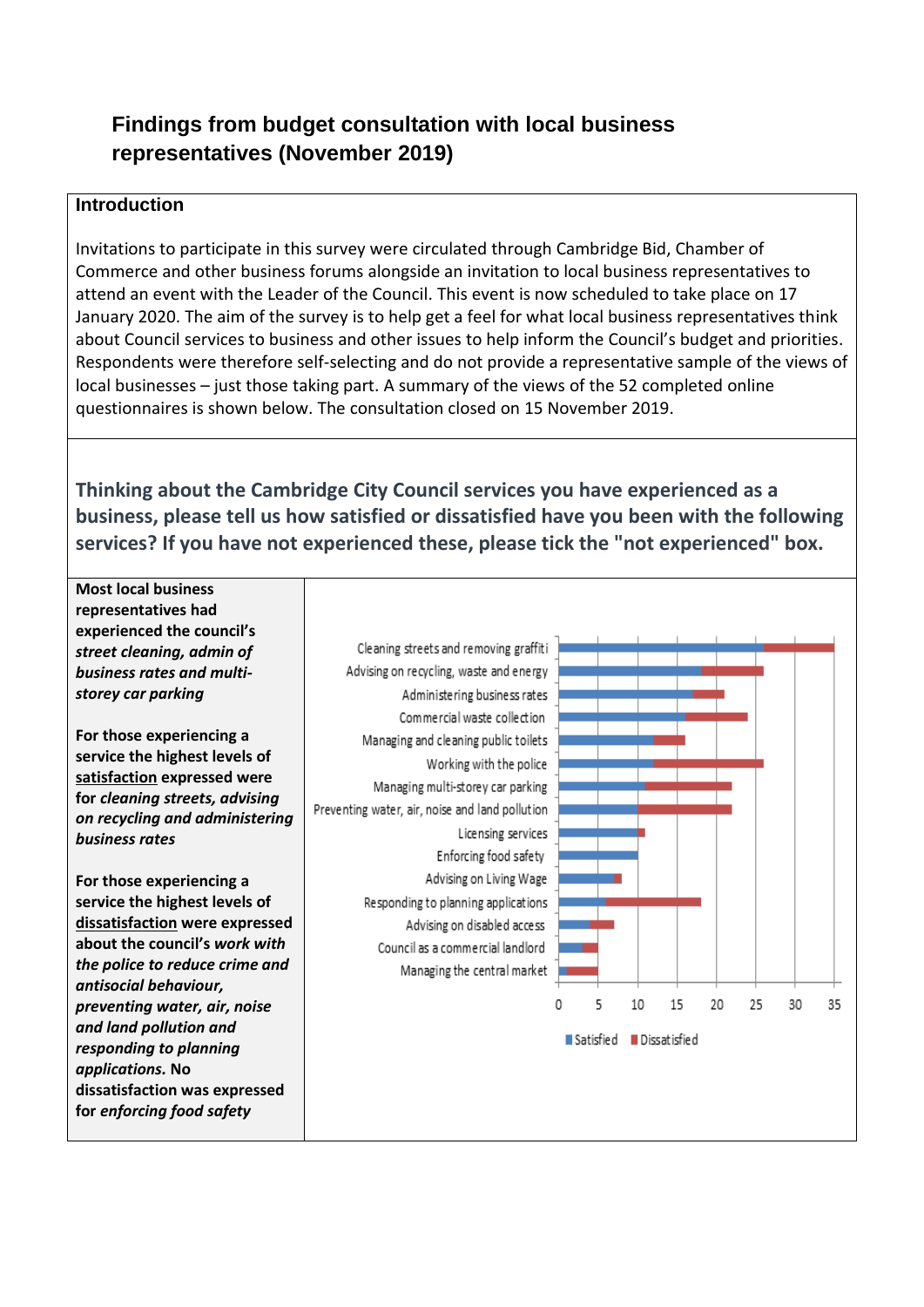# **Thinking about some of the other services Cambridge City Council provides to promote a positive business environment, what level of importance would you attach to each, as a business?**



### **How strongly do you agree or disagree with the following statements about where Cambridge City Council should find savings?**

| <b>Local business respondents</b><br>were in most agreement with<br>the statement about the<br><b>Council "working with nearby</b><br>councils to delivery "shared"<br>services"       | Reduce capital spending on physical assets that benefit local<br>communities<br>Look at alternative ways of delivering services<br>Look to put more services online<br>Work with other nearby councils to deliver "shared services" |                     |   |               |    |    |
|----------------------------------------------------------------------------------------------------------------------------------------------------------------------------------------|-------------------------------------------------------------------------------------------------------------------------------------------------------------------------------------------------------------------------------------|---------------------|---|---------------|----|----|
| <b>Local business respondents</b><br>disagreed most with the<br>statement about the Council<br>"reducing its capital spending<br>on physical assets that<br>benefit local communities" | Increase charges, by say 2%<br>Increase income from council commercial properties<br>Maintain the range of services but do some things to a lower<br>standard<br>Reduce or stop delivery of less important services<br>$-40$        | $-20$<br>■ Disagree | 0 | 20<br>∎ Agree | 40 | 60 |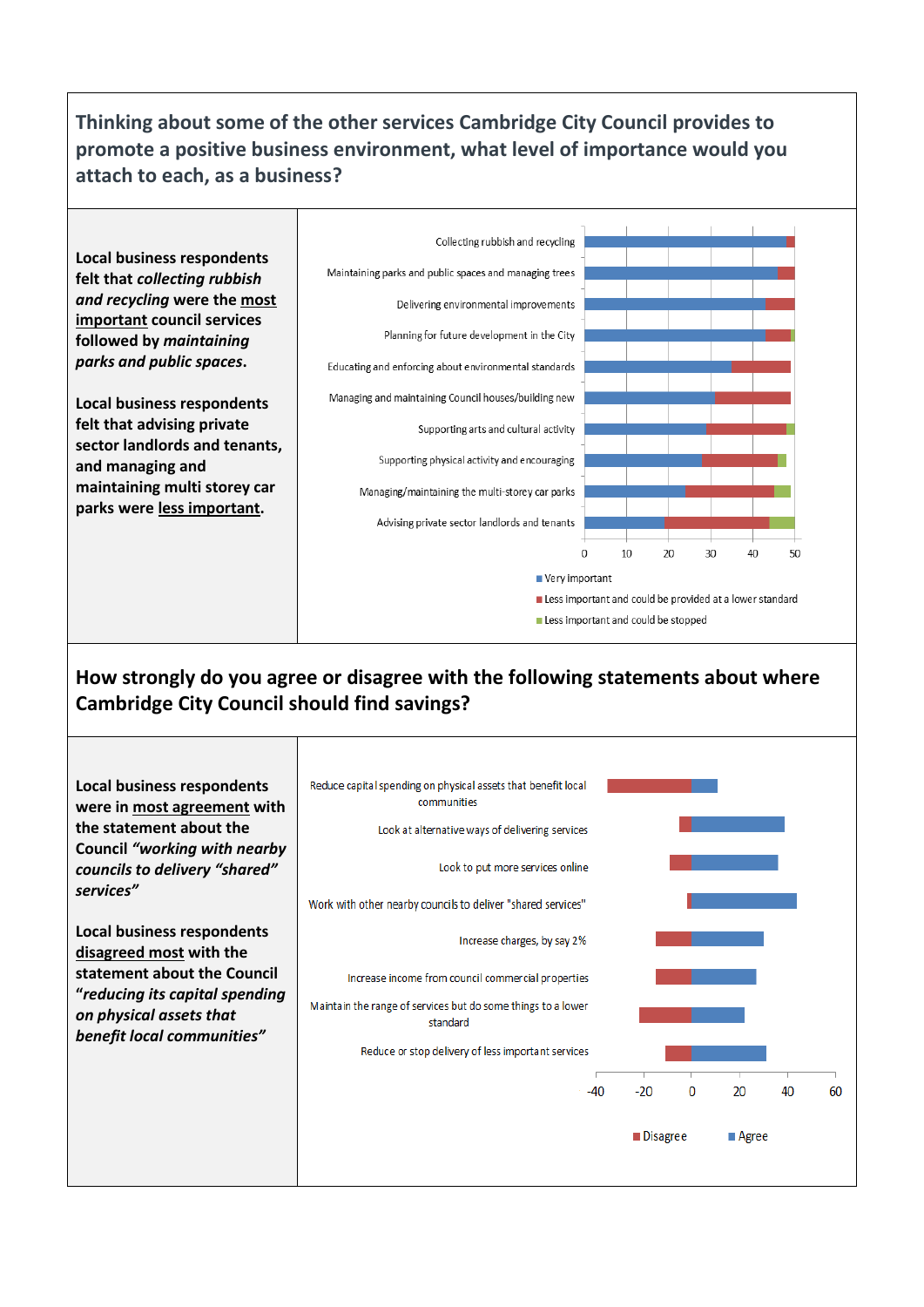**The following statements or phrases may describe some of the things that need to be done in Cambridge City by the City Council, its partners or other agencies. Please indicate below the three most important priorities for you that would improve the prospects of your business.**



**Please tell us what is your most pressing local priority/Council service that you feel needs major improvement.**

**The Word Cloud opposite shows the words most used by local businesses within their responses to what is the most pressing local priority. The larger words had greater use.** 

improve-cleanliness rough-sleepers climate-change-advice safer-city  $\overline{M}$ more-affordable<sup>s</sup>housing<br>sustainable-development reduce-business-rates better-public-transport m<sub>prope</sub>affordable-housing-<br>
manuscription reduce-congestion line<br>
reduce-congestion line<br>
slow-planning-proce<br>
line<br>
manuscription line<br>
manuscription<br>
manuscription<br>
manuscription<br>
manuscription<br>
manuscription<br>
manuscrip slow-planning-process